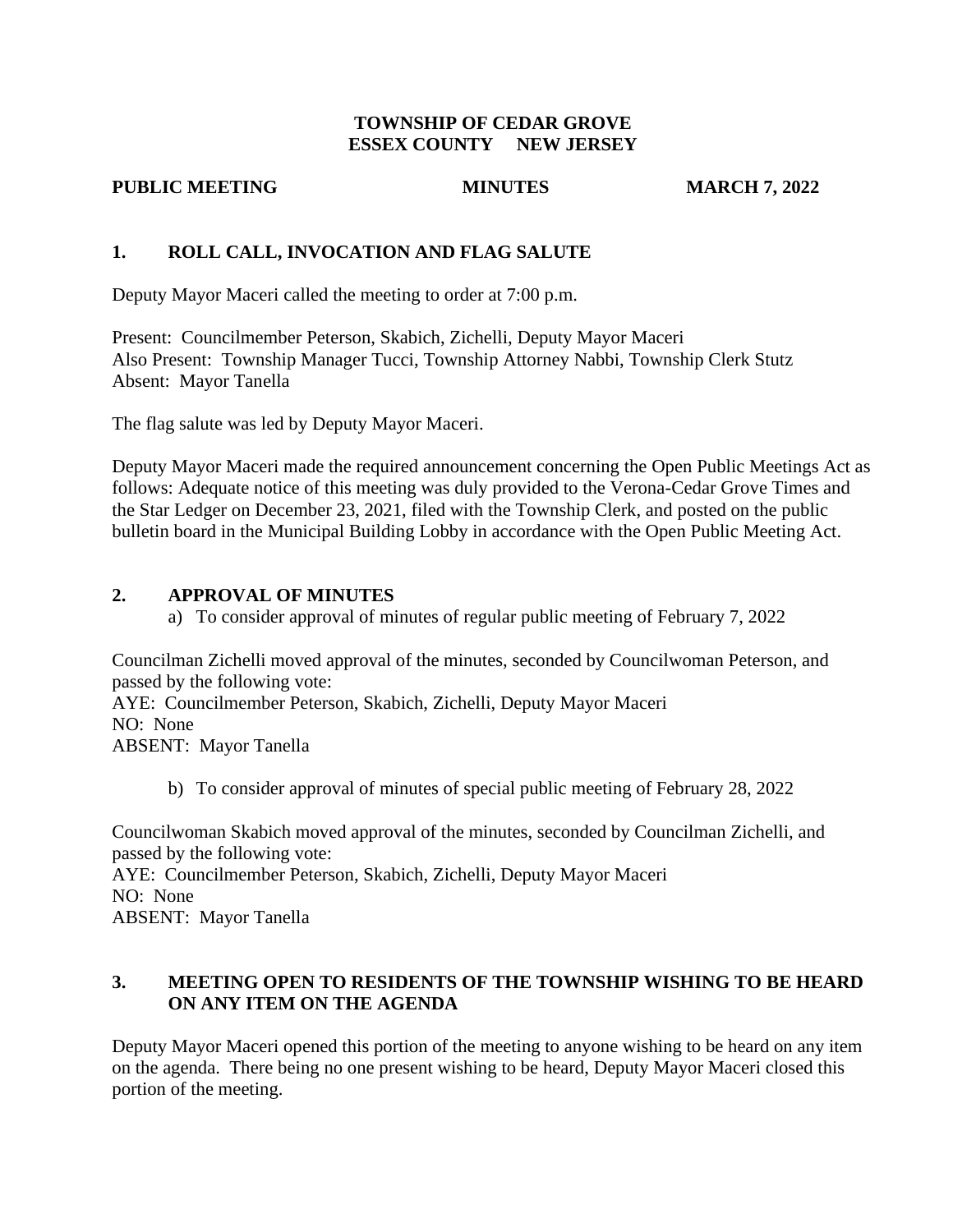#### **PUBLIC COUNCIL MEETING**  $-2$ -<br>**MARCH 7, 2022**

# **4. REPORTS OF TOWNSHIP OFFICIALS**

a) Township Manager – The Manager provided draft guidelines for the proposed Stormwater Damage grant for review, to which the governing body agreed. Mr. Tucci reported that a memorial dedication was held March  $4<sup>th</sup>$ , the first anniversary of her passing, for long-time crossing guard Peg Tower. Mr. Tucci advised that a memorial plaque has been placed near the post outside the Municipal Building, an additional street sign will designate the intersection of Pompton Ave./Bowden Rd. as "Peg's Corner", and March 4<sup>th</sup> will be remembered as Peg Tower Day in honor of her 47-year dedicated service rendered to the youth of the Township as crossing guard.

- b) Township Clerk No report
- c) Township Attorney Attorney Nabbi requested an executive session to discuss contract negotiations.
- d) Other Reports

Councilmembers each thanked the Township Manager for organizing the tribute to Peg Tower.

Councilwoman Peterson - Councilwoman Peterson commented that she attended the recent CGHS musical and noted that Jelani Remi, professional dancer and high school alumni assisted with choreography.

Councilwoman Skabich – Councilwoman Skabich commented that she will attend the Memorial Middle School TREPS program on Sunday, March 13.

Councilman Zichelli – Councilman Zichelli expressed concern regarding a recent letter sent to residents by the Ambulance & Rescue Squad that contained factually incorrect statements regarding ambulance service.

# **5. NEW BUSINESS**

a) To consider resolution concerning State of New Jersey SFY21 Body-Worn Camera Grant Program

The following resolution had been posted on the bulletin board, and a brief synopsis was given by the Township Clerk:

**WHEREAS,** the Township Council of the Township of Cedar Grove desires to further the public interest by obtaining a grant administered by the State of New Jersey, Department of Law & Public Safety in the amount of \$67,254.00 to fund the Project Title SFY21 Body-Worn Camera Grant Program; and

**WHEREAS,** the SFY21 Body-Worn Camera Grant Program Award Number 21-BWC-086 is for an Award Period of January 1, 2021 to December 31, 2025; and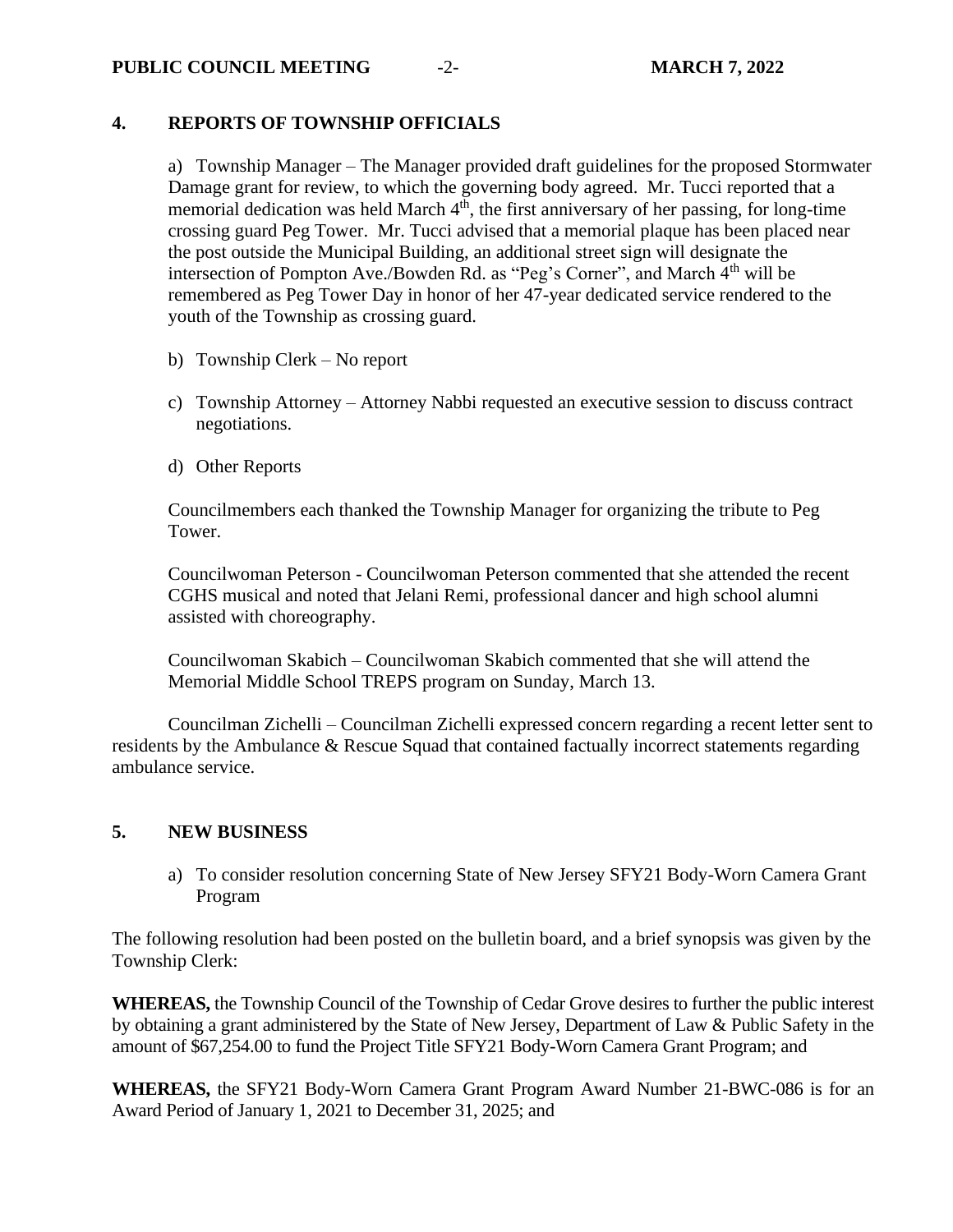**WHEREAS,** the Township Council of the Township of Cedar Grove is hereby authorized to accept the SFY21 Body-Worn Camera Grant Program in the amount of \$67,254.00; and

**WHEREAS,** the Township of Cedar Grove is accepting the SFY21 Body-Worn Camera Grant Program funds for the purpose described in the grant application.

**NOW, THEREFORE, BE IT RESOLVED**, by the Township Council of the Township of Cedar Grove, Essex County, New Jersey, that it hereby accepts the SFY21 Body-Worn Camera Grant Program administered by the State of New Jersey, Department of Law & Public Safety in the amount of \$67,254.00.

Councilman Zichelli moved adoption of the resolution, seconded by Councilwoman Peterson, and passed by the following vote: AYE: Councilmember Peterson, Skabich, Zichelli, Deputy Mayor Maceri NO: None ABSENT: Mayor Tanella

b) To consider resolution concerning approval of raffle application – The Fighting Childrens Cancer Foundation Inc.

The following resolution had been posted on the bulletin board, and a brief synopsis was given by the Township Clerk:

**WHEREAS,** applications for raffle licenses have been received from:

| <b>APPLICANTS</b>                         | <b>EVENTS, DATES TIMES &amp; PLACE</b>    |
|-------------------------------------------|-------------------------------------------|
| The Fighting Childrens Cancer Found. Inc. | Off-Premise 50/50 Raffle to be held       |
| 55 Lane Rd. Suite 300                     | November 12, 2022 at 9:00 p.m. at         |
| Fairfield NJ 07004                        | 691 Pompton Ave., Cedar Grove NJ 07009    |
| The Fighting Childrens Cancer Found. Inc. | Off-Premise Merchandise Raffle to be held |
| 55 Lane Rd. Suite 300                     | November 12, 2022 at 9:00 p.m. at         |
| Fairfield NJ 07004                        | 691 Pompton Ave., Cedar Grove NJ 07009    |

**WHEREAS,** the fees have been paid, and the applications have been reviewed by the Township Clerk and found acceptable.

**NOW, THEREFORE, BE IT RESOLVED** by the Township Council of the Township of Cedar Grove that it does hereby approve said applications.

Councilman Zichelli moved adoption of the resolution, seconded by Councilwoman Peterson, and passed by the following vote: AYE: Councilmember Peterson, Skabich, Zichelli, Deputy Mayor Maceri NO: None ABSENT: Mayor Tanella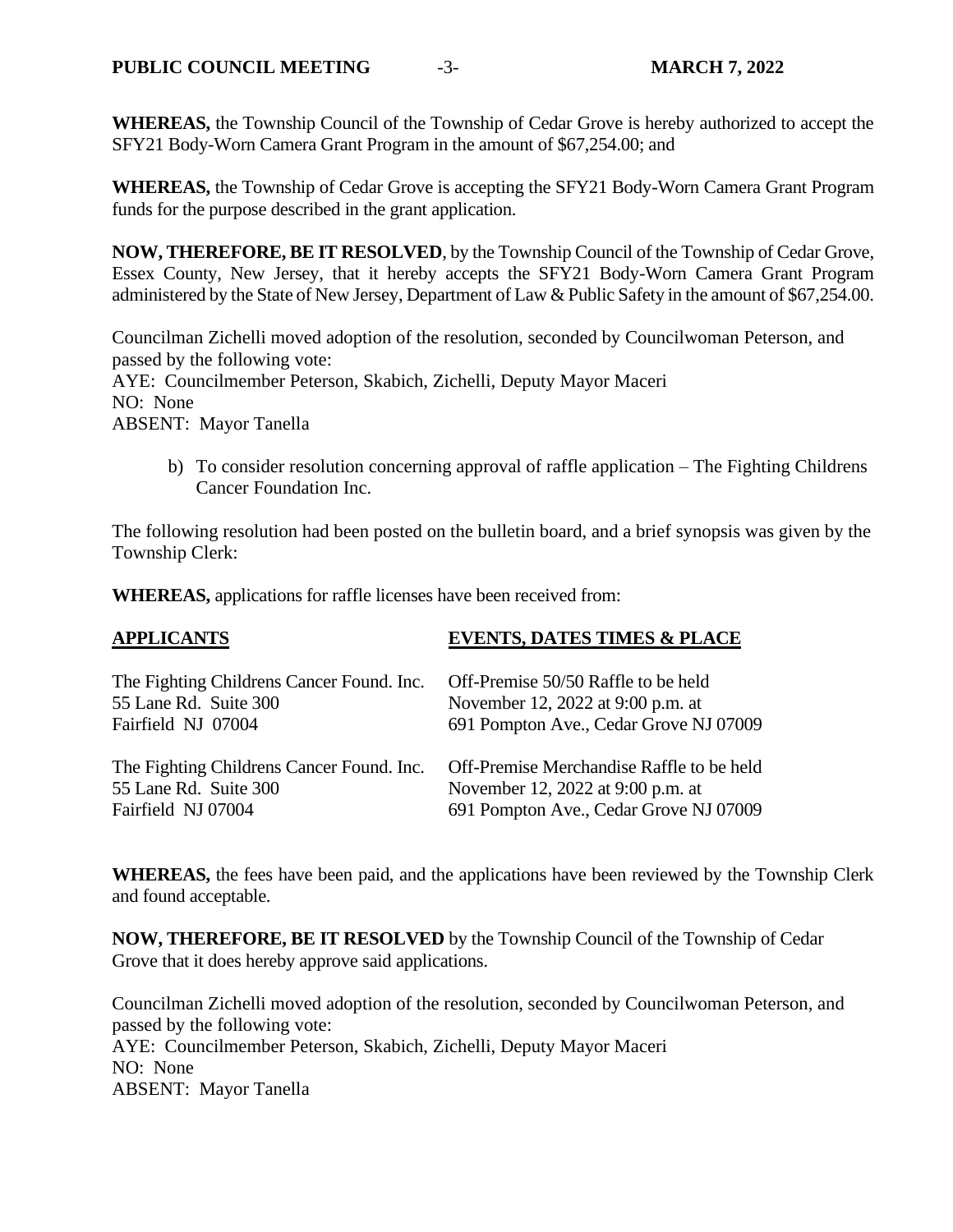#### **PUBLIC COUNCIL MEETING**  $-4$ -<br>**MARCH 7, 2022**

# **6. APPROVAL OF BILLS**

The Bill Resolution was read by title and amount as follows:

BE IT RESOLVED by the Township Council of the Township of Cedar Grove, County of Essex, New Jersey, that the attached summary of bills having been duly audited and found correct be and they are thereby ordered paid and that warrants be drawn on the Treasurer in the aggregate amount of \$1,610,182.92

Councilman Zichelli moved adoption of the resolution, seconded by Councilwoman Peterson, and passed by the following vote: AYE: Councilmember Peterson, Skabich, Zichelli, Deputy Mayor Maceri NO: None ABSENT: Mayor Tanella

## **7. MEETING OPEN TO RESIDENTS OF THE TOWNSHIP WISHING TO BE HEARD ON ANY ITEM ON OR OFF THE AGENDA CONCERNING TOWNSHIP BUSINESS**

Deputy Mayor Maceri opened this portion of the meeting to anyone wishing to be heard. There being no one present wishing to be heard, Deputy Mayor Maceri closed this portion of the meeting.

#### AUTHORIZATION TO GO INTO EXECUTIVE SESSION

WHEREAS, Section 8 of the Open Public Meetings' Act (N.J.S.A.10:4-12 (b) (1-9) permits the exclusion of the public from a Meeting of the Mayor and Council in certain circumstances; and

WHEREAS, the Mayor and Council of the Township of Cedar Grove are of the opinion that such circumstances exist.

NOW, THEREFORE, BE IT RESOLVED by the Mayor and Council of the Township of Cedar Grove, County of Essex, State of New Jersey that:

- 1. The public shall be excluded from discussion of any action on the Executive Session of the Meeting of the Mayor and Council of
- 2. The general nature of the subject matters to be discussed is
- 3. It is anticipated at this time that the above stated subject matter will be made public as soon thereafter as it is deemed in the public interest to do so.
- 4. This Resolution shall take effect immediately.

Councilman Zichelli moved adoption of the resolution, seconded by Councilwoman Peterson, and passed by the following vote: AYE: Councilmember Peterson, Skabich, Zichelli, Deputy Mayor Maceri NO: None ABSENT: Mayor Tanella